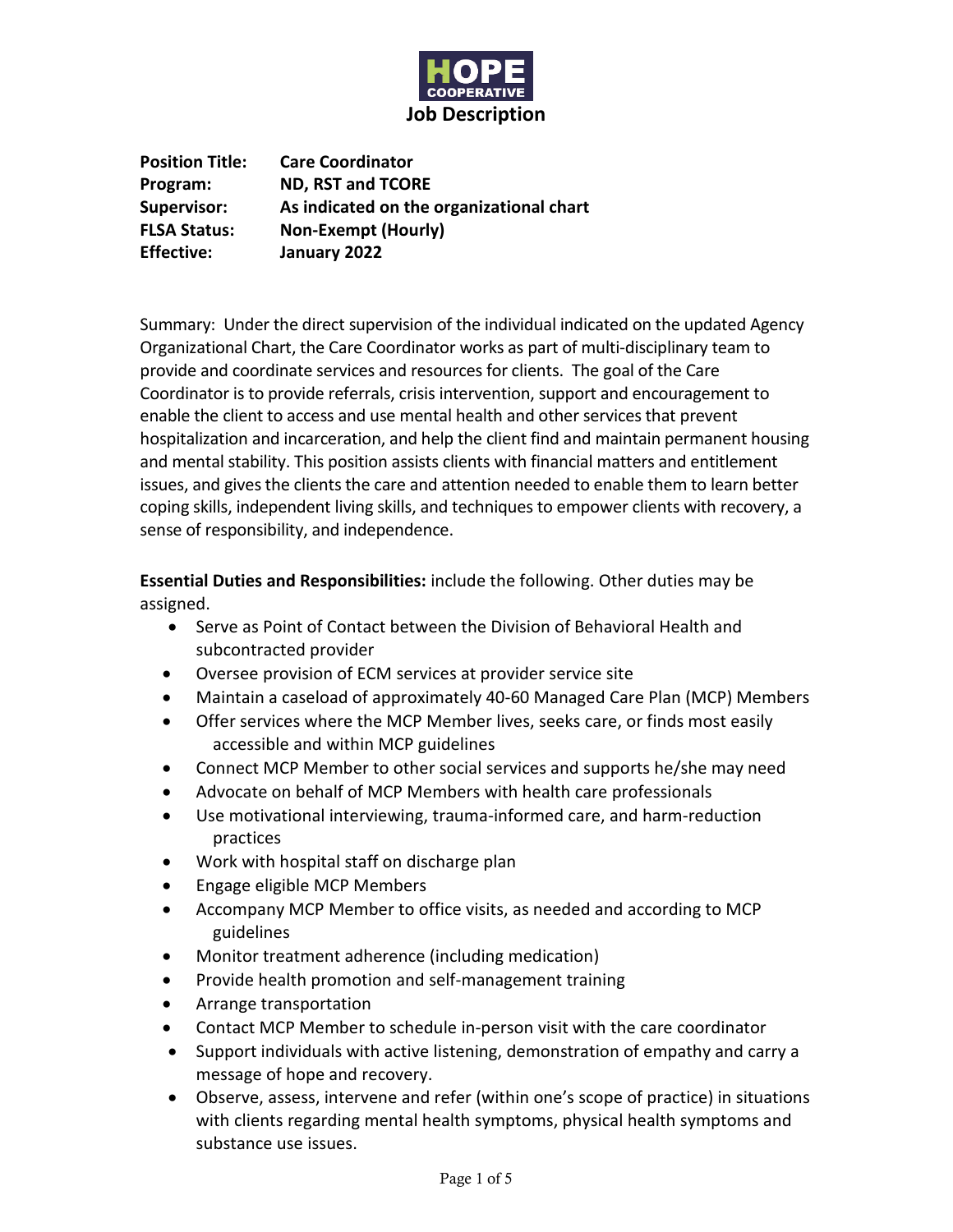- Develop service/goal plans with clients and meet with the clients as needed to encourage, support and advocate for progress and assist with skill development.
- Work with a multi-disciplinary team to provide integrated psychosocial rehabilitative services to clients in the community and their homes, and attend meetings to ensure continuity of care for clients.
- Provide positive public relations, community referrals, information and support by linking clients to needed resources; advocate with and on behalf of clients and significant support persons the clients have identified.
- Accurately complete all necessary forms, reports and paperwork required by the program on a timely basis (e.g., progress notes, special incident reports, discharge summaries, Medi-Cal billing, Avatar forms, HMIS).
- Facilitate planning of social, cultural, educational, supportive and recreational group activities.
- Shop for food and household supplies to meet program or client needs.
- Ensure the office, house, rooms, units and yard are clean and fit for occupancy, where applicable. Provide and assist with cleaning as needed.
- Act as a designated Mandated Reporter for the observed or suspected abuse and/or neglect of children, disabled individuals, dependent adults and elder/senior citizens. Mandated Reporter also includes "Duty to Warn" which includes the responsibility to notify authorities and the intended victim(s) of physical harm.
- Transport clients as needed.
- Ensure the protection and confidentiality of all Protected Health Information (PHI) by following all policies and procedures in the Agency HIPAA Manual.

**Supervisory Responsibilities:** This job has no supervisory duties.

**Measures of Performance:** The Care Coordinator shall be considered to be performing in an acceptable manner when the following have been accomplished:

- 1. Interpersonal Skills Responds promptly to colleagues and/or client needs. Focuses on solving conflict, not blaming; Maintains confidentiality; Listens to others without interrupting; Keeps emotions under control managing difficult or emotional situations; Remains open to others' ideas and tries new things; Shows respect and sensitivity to all people including those with cultural differences; Promotes a harassment-free environment; Treats people with respect; Inspires the trust of others; Works with integrity and ethically; Upholds organizational values. Reacts well under pressure.
- 2. Communication Speaks and writes clearly; Listens and gets clarification; Tailors the content of speech to the level and experience of the audience; Uses appropriate grammar and choice of words; Organizes ideas clearly; Responds well to questions; Demonstrates group presentation skills; Participates in meetings; Ensures that others involved in a project or effort are kept informed about developments and plans.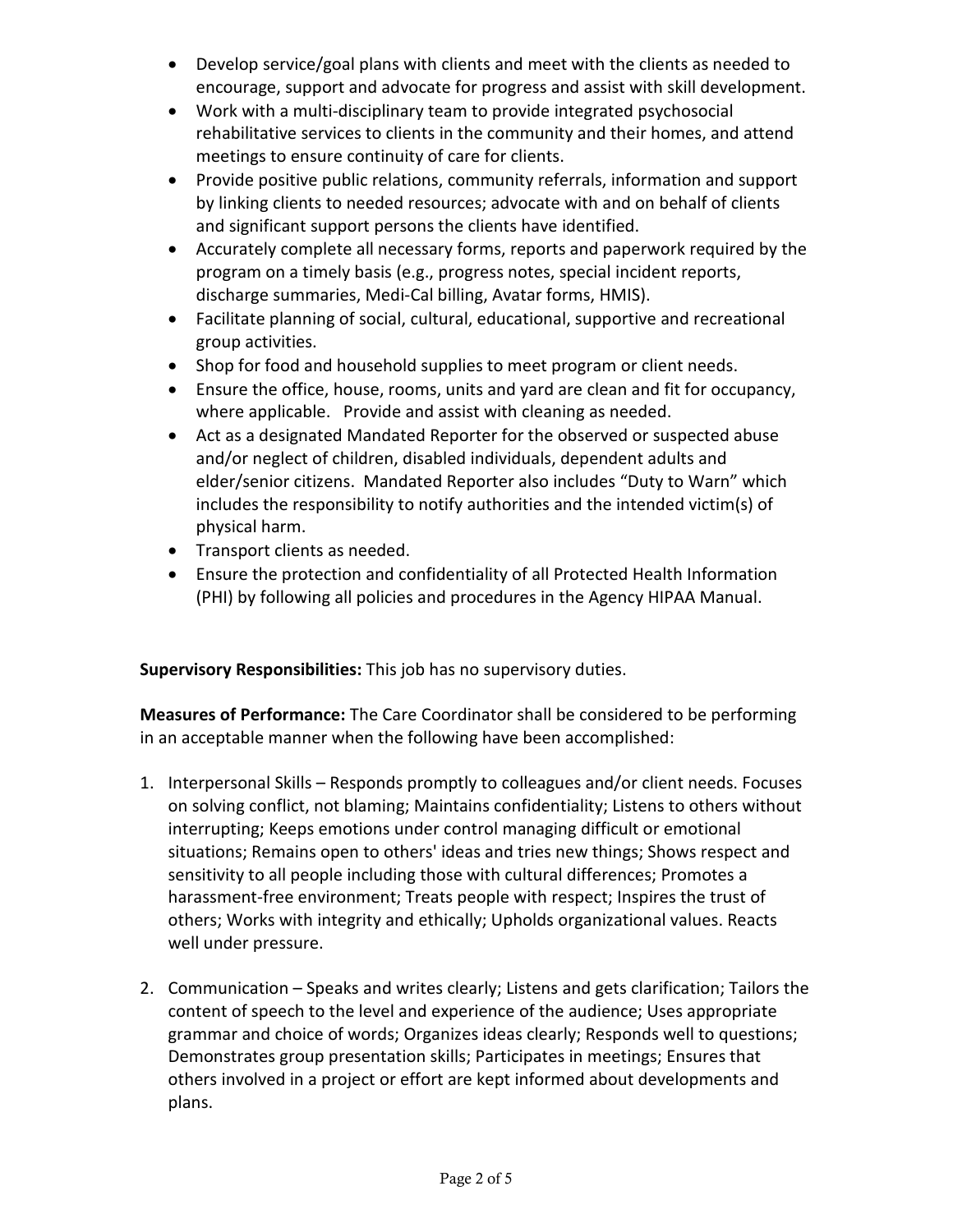- 3. Teamwork Balances team and individual responsibilities; Exhibits objectivity and openness to others' views; Gives and welcomes feedback constructively; Contributes to building a positive team spirit; Puts success of team above own interests; Supports everyone's efforts to succeed; Is open with other team members about his/her concerns; Is able to see the merits of perspectives other than his/her own; Demonstrates openness; Makes agreements/commitments and follows through.
- 4. Judgement Displays willingness to make decisions; Exhibits sound and accurate judgment; Supports and explains reasoning for decisions; Includes appropriate people in decision-making process; Makes timely decisions.
- 5. Quality and Quantity Demonstrates accuracy and thoroughness; Looks for ways to improve and promote quality; Applies feedback to improve performance; Monitors own work to ensure quality; Meets productivity standards and completes work in a timely manner.
- 6. Attendance/Punctuality Is consistently at work and on time; Ensures work responsibilities are covered when absent; Arrives at meetings and appointments on time.

**Qualifications:** To perform this job successfully, an individual must be able to perform each essential duty satisfactorily. The requirements listed below are representative of the knowledge, skill, and/or ability required. Reasonable accommodations may be made to enable individuals with disabilities to perform the essential functions.

### **Education and/or Experience:**

- Must meet the qualifications of a Mental Health Assistant III (MHA III). Individual must have:
	- o A minimum of four (4) years of full-time equivalent (FTE) direct care experience in the mental health field providing mental health services or physical health services; OR
	- $\circ$  Two (2) years of FTE direct care experience in a mental health or physical health related field providing services and two years of education (60 semester or 90 quarter units) with a minimum of 12 semesters (18 quarter units) in a mental health related subject such as child development, social work, human behavior, rehabilitation, psychology or alcohol and drug counseling; OR
	- o Two (2) years FTE direct care experience in a mental or physical health related field providing direct services and a certificate of completion from the County Core Skills Training.
- Mental Health Rehabilitation Specialist (MHRS) Certification is highly desirable. MHRS Certification requirements are:
	- o Master's Degree or PhD and two years of full time equivalent (FTE) direct care experience in a mental health setting; OR
	- o Bachelor's Degree and four years of FTE direct care experience in a mental health setting; OR
	- $\circ$  Associate of Arts Degree and six years of FTE direct care experience in a mental health setting. At least two of the six years must be post AA degree in a mental health setting.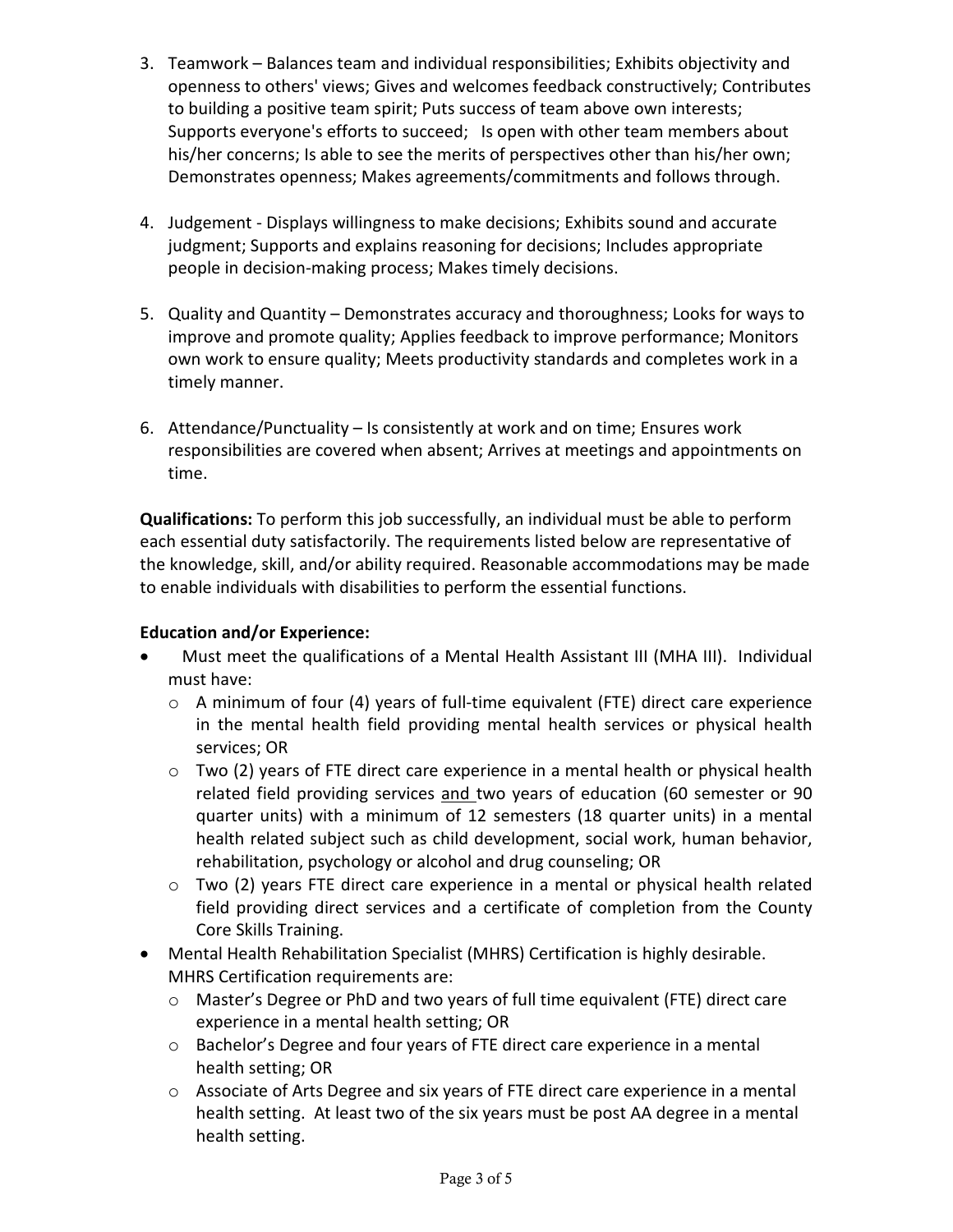(FTE experience may be direct services provided in a mental health setting in the field of: Physical Restoration, Psychology, Social Adjustment, Vocational Adjustment.)

- Demonstrated knowledge of effective procedures for obtaining housing and subsidies is desireable
- Ability to work with individuals who have a mental health diagnosis. Experience is highly desirable.
- MediCal billing experience, rehab experience and assessment writing skills are highly desirable
- Experience with persons who have substance abuse problems, preferably individuals who are dually diagnosed (mental health & substance abuse) is highly desirable.
- Mental health crisis intervention experience is highly desirable.
- Lived experience as a mental health consumer or a family member/loved one of a mental health consumer is desirable.

### **Language Skills:**

- Demonstrated ability to read, analyze and understand directions and documentation in English.
- Excellent English written communication skills, with demonstrated clarity and accuracy in writing, grammar, and punctuation.
- Excellent English verbal communication skills with the ability to effectively communicate with Agency employees, clients and all individuals inside and outside the Agency.
- Demonstrated abilities in effective communications to include writing and maintaining clear and accurate case notes and reports, rehabilitation planning, statistical reporting and evaluation.
- Demonstrated ability to prepare correspondence independently.
- Bilingual or multi-lingual skills are desirable.

### **Mathematical Skills:**

• Demonstrated ability to work with numbers (add, subtract, multiply and divide, using whole numbers, common fractions and decimals) using a calculator.

### **Reasoning Ability:**

- Ability to interpret a variety of instructions and documentation presented in various forms.
- Ability to define problems, collect data, establish facts and draw valid conclusions.
- Ability to solve practical problems that deal with abstract and concrete variables.

# **Computer Skills:**

- Must be computer literate with experience in word-processing, email and the internet. Microsoft Office experience preferred.
- Knowledge of, and/or experience working with, Sacramento County's Avatar forms and system is **highly desirable**.

# **Certificates, Licenses, Registrations:**

• Certification through the California Consortium of Addiction Programs and Professionals (CCAPP) (i.e., CADCA / CADC-I / CADC-II) is highly desirable.